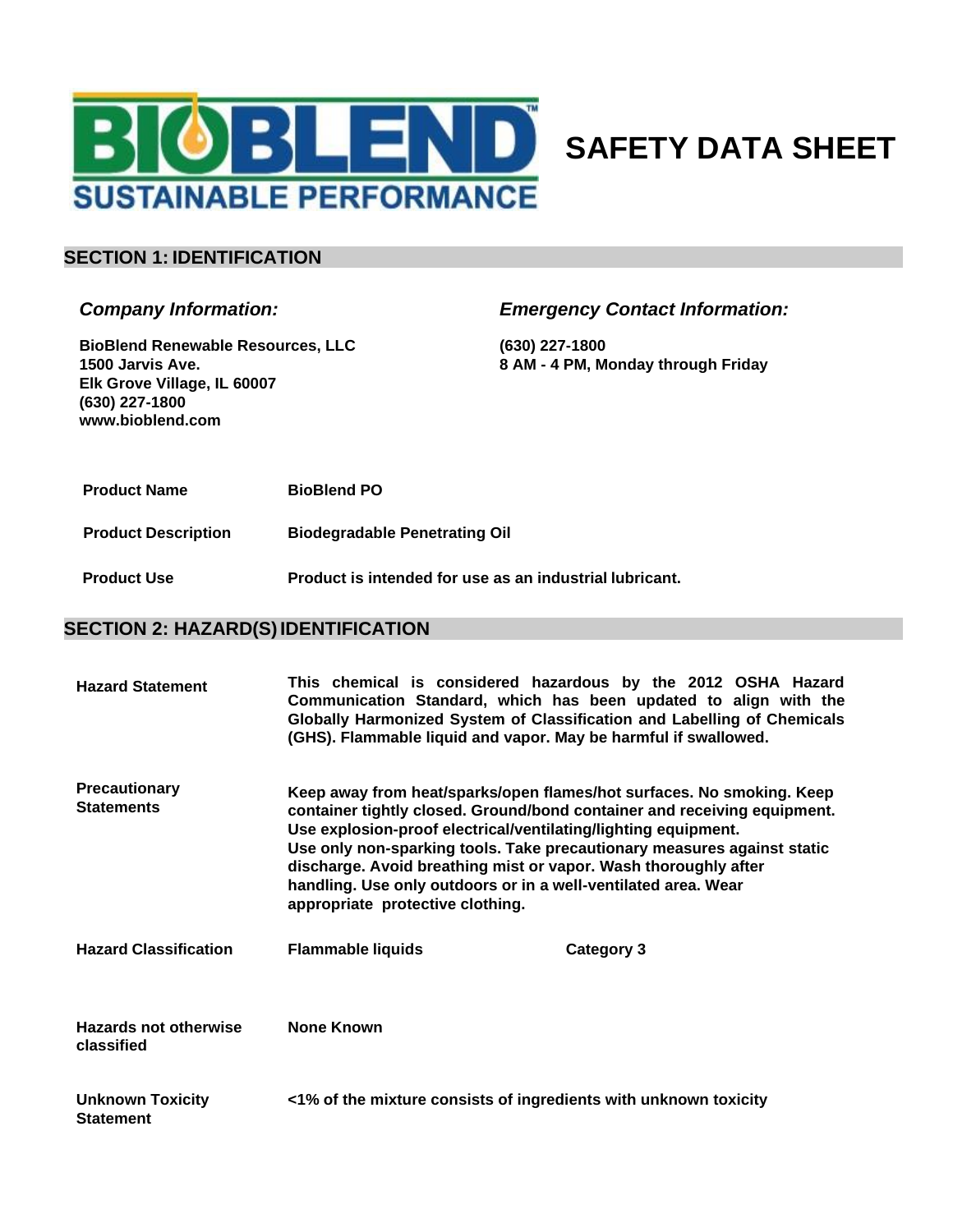## **SECTION 3: COMPOSITION/INFORMATION ONINGREDIENTS**

| Components                | CAS No.            | Weight %  |
|---------------------------|--------------------|-----------|
| Canola                    | 120962-03-0        | 60-100%   |
| <b>Green Solvent</b>      | PROPRIETARY        | $5 - 15%$ |
| Water Displacing Additive | <b>PROPRIETARY</b> | $1 - 5%$  |
| Performance Package       | <b>MIXTURE</b>     | $1 - 3%$  |

**The exact percentage (concentration) of composition has been withheld as a trade secret. If CAS number is indicated as "PROPRIETARY" or "MIXTURE", information has been withheld as a trade secret.**

### **SECTION 4: FIRST AID MEASURES**

| <b>First Aid - Inhalation</b>                                             | If breathing is difficult, remove to fresh air and keep at rest in a position<br>comfortable for breathing. For breathing difficulties, oxygen may be<br>necessary. Call a physician if symptoms develop or<br>persist.                                        |
|---------------------------------------------------------------------------|----------------------------------------------------------------------------------------------------------------------------------------------------------------------------------------------------------------------------------------------------------------|
| <b>First Aid - Eye Contact</b>                                            | Remove contact lenses, if present and easy to do. Get medical attention if<br>irritation develops and persists. Promptly wash eyes with plenty of water<br>while lifting the eye lids.                                                                         |
| <b>First Aid - Skin Contact</b>                                           | Take off immediately all contaminated clothing. Get medical attention if<br>irritation develops and persists. Wash skin thoroughly with soap and water<br>for several minutes.                                                                                 |
| <b>First Aid - Ingestion</b>                                              | Call a physician or poison control center immediately. If swallowed, rinse<br>mouth with water (only if the person is conscious). Do not induce vomiting.<br>If vomiting occurs, the head should be kept low so that stomach vomit<br>doesn't enter the lungs. |
| <b>Recommendations for</b><br>immediate medical<br>care/special treatment | Physicians should treat symptomatically. Ensure that medical personnel<br>are aware of the material(s) involved, and take precautions to<br>protect themselves. Show this safety data sheet to the doctor in<br>attendance.                                    |

# **SECTION 5: FIREFIGHTING MEASURES**

| Suitable extinguishing | Water spray, fog, CO2, dry chemical, or alcohol resistant foam. |
|------------------------|-----------------------------------------------------------------|
| media                  |                                                                 |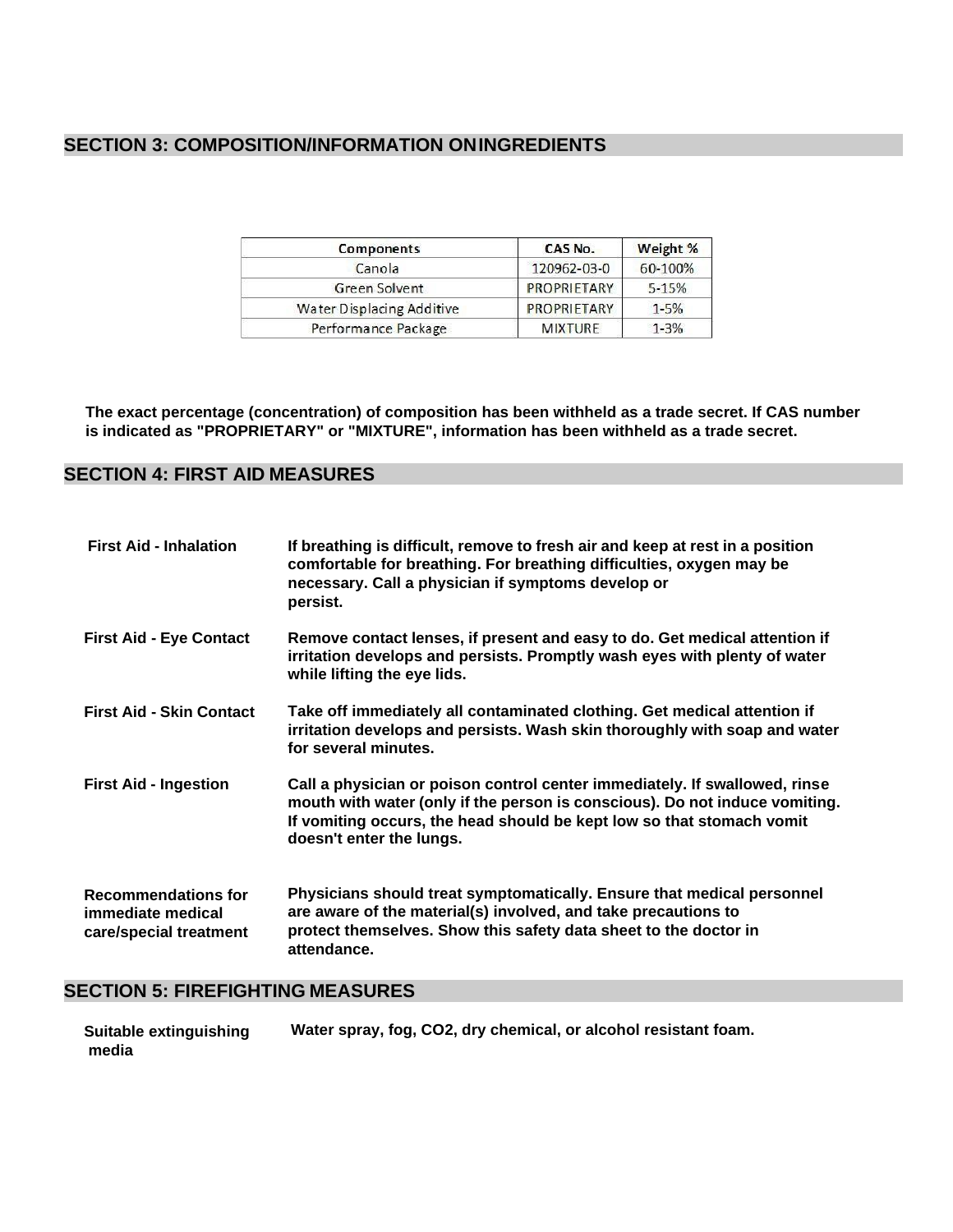| Unsuitable extinguish-<br>ing media                  | Do not use a solid water stream as it may scatter and spread fire.                                                                                                                                                                                                                                                                                                          |
|------------------------------------------------------|-----------------------------------------------------------------------------------------------------------------------------------------------------------------------------------------------------------------------------------------------------------------------------------------------------------------------------------------------------------------------------|
| Specific hazards that<br>may develop                 | Risk of ignition. Rags and other materials containing this product may heat<br>and spontaneously ignite if exposed to air. Store wiping rags and other<br>materials in metal cans with tight fitting lids. Cool closed containers<br>exposed to fire with water spray.                                                                                                      |
| <b>Special firefighting</b><br>equipment/precautions | Firefighters must use standard protective equipment including flame<br>retardant coat, helmet with face shield, gloves, rubber boots, and in<br>enclosed spaces, SCBA. Structural firefighters protective clothing will only<br>provide limited protection. Wear self-contained breathing apparatus with a<br>full facepiece operated in the positive pressure demand mode. |

# **SECTION 6: ACCIDENTAL RELEASE MEASURES**

| <b>Personal precautions</b>                    | Avoid high pressure washing or generation of aerosols. Material can<br>create slippery conditions. Keep unnecessary personnel away. Do not<br>touch damaged containers or spilled material unless wearing appropriate<br>protective clothing. Ventilate closed spaces before entering them.<br>Eliminate all sources of ignition. Avoid contact with skin or inhalation of<br>spillage, dust or vapor. |
|------------------------------------------------|--------------------------------------------------------------------------------------------------------------------------------------------------------------------------------------------------------------------------------------------------------------------------------------------------------------------------------------------------------------------------------------------------------|
| <b>Emergency</b><br>procedures                 | In the event of a spill, evacuate non-essential personnel, remove any<br>sources of ignition, ventilate spill area, and prevent entry into sewers and<br>waterways. Pick up free material for recycle or disposal and absorb<br>residual liquid with inert material.                                                                                                                                   |
| <b>Methods and material</b><br>for containment | Eliminate all ignition sources (no smoking, flares, sparks or flames in<br>immediate area). Stop the flow of material, if this is without risk. Dike the<br>spilled material, where this is possible. Absorb with inert absorbent such<br>as dry clay, sand or diatomaceous earth, commercial sorbents, or recover<br>using pumps.                                                                     |
| <b>Cleanup procedures</b>                      | General: Dam up, then soak up with absorbent material. Use a dry spill kit<br>or sand, and collect in appropriate containers before disposing according<br>to all proper regulations. Clean contaminated surfaces thoroughly.                                                                                                                                                                          |
|                                                | Large Spills: Stop the flow of material, if this is without risk.                                                                                                                                                                                                                                                                                                                                      |

# **SECTION 7: HANDLING AND STORAGE**

| <b>Precautions for safe</b><br>handling | Do not handle or store near an open flame, heat or other sources of<br>ignition. Take precautionary measures against static discharges. All<br>equipment used when handling the product must be grounded. Avoid<br>breathing vapor. Avoid contact with eyes, skin, and clothing. Avoid<br>prolonged exposure. Wash thoroughly after handling. |
|-----------------------------------------|-----------------------------------------------------------------------------------------------------------------------------------------------------------------------------------------------------------------------------------------------------------------------------------------------------------------------------------------------|
| Storage recommen-<br>dations            | Store in a cool, sheltered location. To maintain product quality, do not<br>store in heat or direct sunlight. Keep container closed. Handle containers<br>with care. Open slowly in order to control possible pressure release. Store<br>in a cool, well-ventilated area.                                                                     |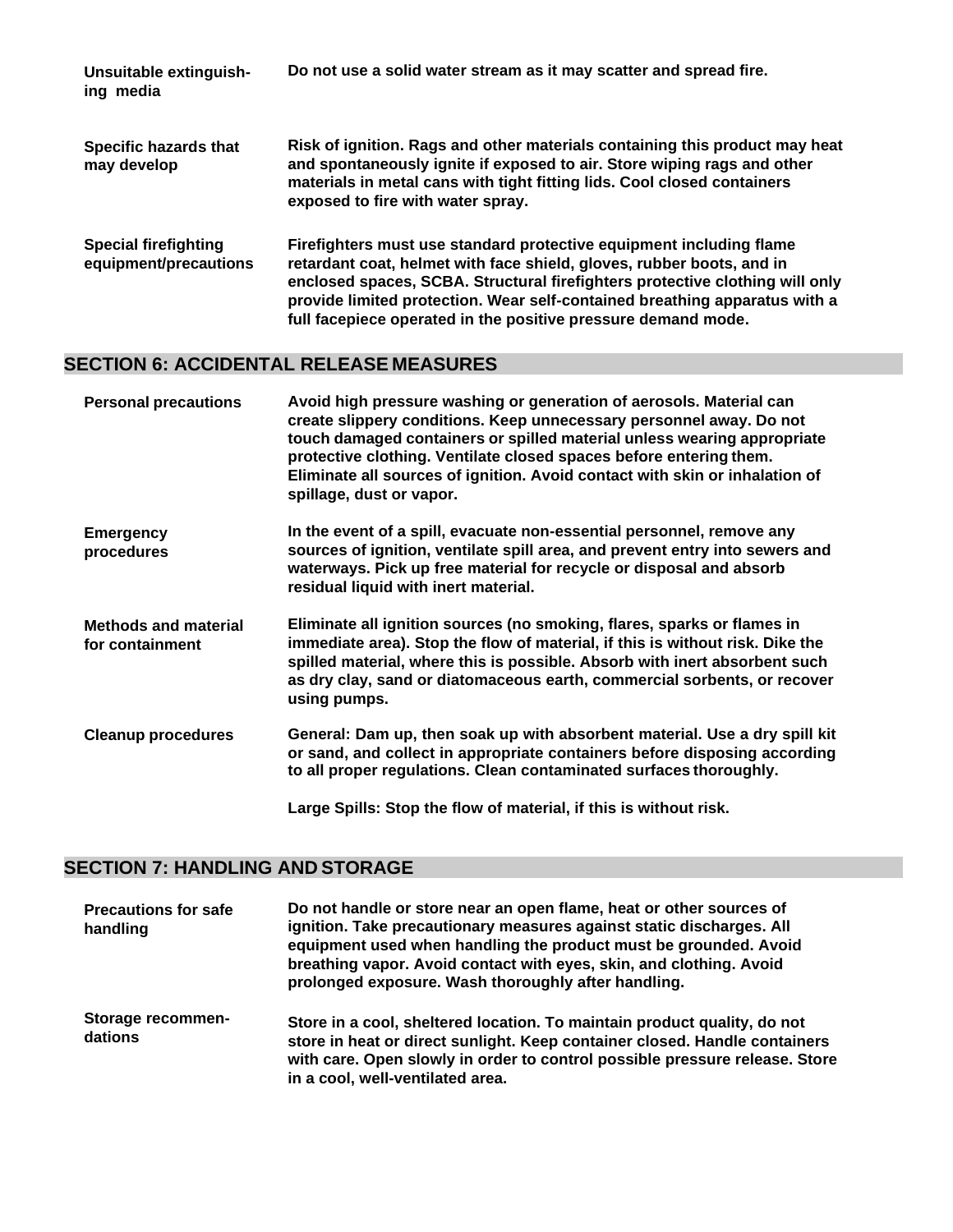### **SECTION 8: EXPOSURE CONTROLS/PERSONALPROTECTION**

#### **Exposure Limits**

| <b>Chemical Name</b> | <b>ACGIH TLV</b> | <b>OSHA PEL</b>             | <b>Mexico</b>          | <b>NIOSH</b>               |
|----------------------|------------------|-----------------------------|------------------------|----------------------------|
| Vegetable Oil Mist   | TVL: 10mg/m(3)   | TWA: 5 $mg/m(3)$ mist,      | TWA: 10 mg/m(3) except | TWA: 10 mg/m(3) total mist |
|                      |                  | respirable fraction         | irritant oils          | TWA: 5 mg/m(3) respirable  |
|                      |                  | TWA: 15 mg/m(3) mist, total |                        | mist                       |

#### **Engineering controls Ensure adequate ventilation, especially in confined areas. Apply technical measures to comply with the occupational exposure limits.**

#### *Recommended Personal Protective Equipment:*

| <b>Eye/Face Protection</b>    | Safety goggles or safety glasses with side shields are recommended.                                                       |
|-------------------------------|---------------------------------------------------------------------------------------------------------------------------|
| <b>Respiratory Protection</b> | Respiratory protection not required. If ventilation is insufficient, suitable<br>respiratory protection must be provided. |
|                               |                                                                                                                           |

**Skin/Body Protection Chemical and oil resistant gloves are recommended. Appropriate body protection should be selected based on activity and possible exposure. Specific local conditions under which the product is used should also be taken into consideration. Use of an impervious apron is recommended.**

### **SECTION 9: PHYSICAL AND CHEMICALPROPERTIES**

| Appearance                                     | <b>Amber liquid</b> |
|------------------------------------------------|---------------------|
| Odor                                           | <b>Mild Odor</b>    |
| <b>Odor Threshold</b>                          | Not available       |
| рH                                             | Not available       |
| <b>Melting Point/</b><br><b>Freezing Point</b> | Not available       |
| <b>Initial Boiling Point/</b><br>Range         | Not available       |
| <b>Flash Point</b>                             | >135°F (>55°C)      |
| <b>Evaporation rate</b>                        | Not available       |
| <b>Flammability</b>                            | Not available       |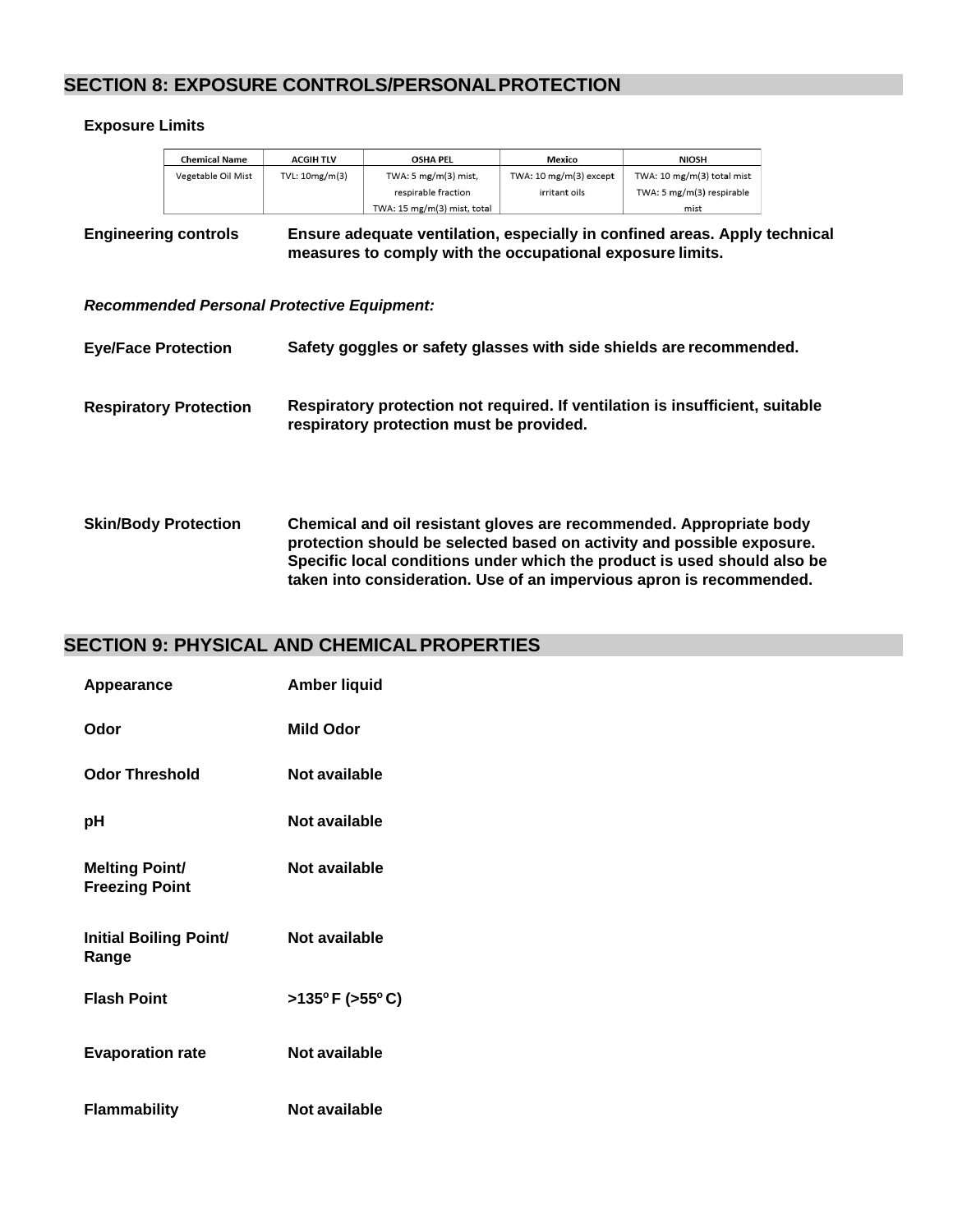| <b>Flammability, upper</b><br>limits             | Not available                    |
|--------------------------------------------------|----------------------------------|
| <b>Flammability, lower</b><br><b>limits</b>      | <b>Not available</b>             |
| Vapor pressure                                   | Not available                    |
| <b>Vapor density</b>                             | Not available                    |
| <b>Relative density</b>                          | <b>Not available</b>             |
| Solubility(ies)                                  | Soluble in many organic solvents |
| Solubility in water                              | <b>Negligible</b>                |
| <b>Partition coefficient:</b><br>n-octanol/water | <b>Not available</b>             |
| Auto-ignition tempera-<br>ture                   | Not available                    |
| <b>Decomposition temp-</b><br>erature            | Not available                    |
| Viscosity @ 40C, cSt                             | Not applicable                   |

# **SECTION 10: STABILITY AND REACTIVITY**

| <b>Reactivity</b>                       | This product is stable and non-reactive under normal conditions of use,<br>storage, handling and transportation. |
|-----------------------------------------|------------------------------------------------------------------------------------------------------------------|
| <b>Stability</b>                        | This product is chemically stable under normal conditions of use, storage,<br>handling and transportation.       |
| Possibility of hazard-<br>ous reactions | Hazardous polymerization does not occur.                                                                         |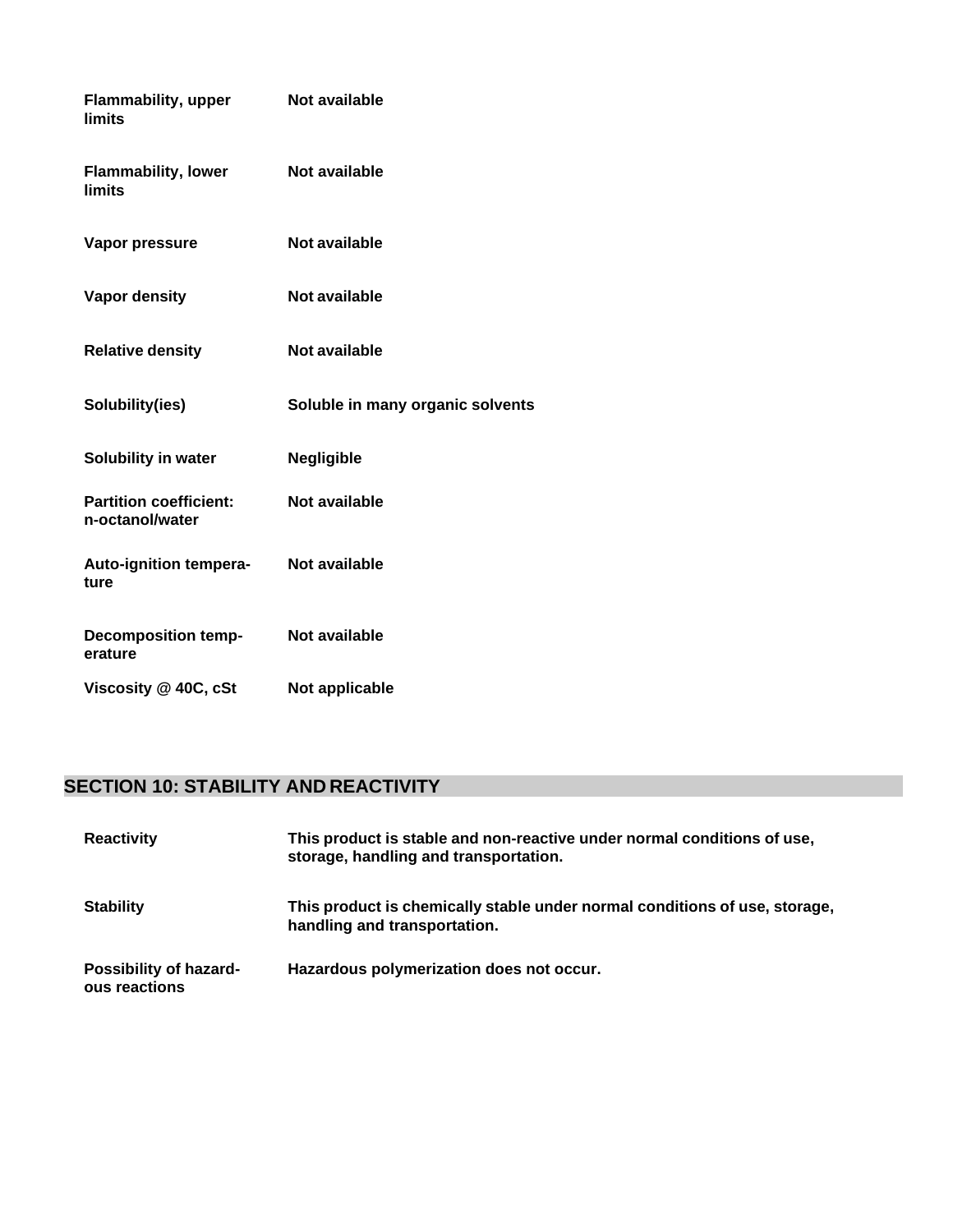| <b>Conditions to avoid</b>            | Avoid contact with incompatible materials and keep product away from<br>open flames, hot surfaces, temperatures exceeding flash point and<br>sources of ignition. |
|---------------------------------------|-------------------------------------------------------------------------------------------------------------------------------------------------------------------|
| Incompatible mater-<br>ials           | Strong oxidizing agents.                                                                                                                                          |
| Hazardous decomp-<br>osition products | No hazardous decomposition products if stored and handled as indicated.                                                                                           |

# **SECTION 11: TOXICOLOGICAL INFORMATION**

### *Potential health effects:*

| <b>Inhalation</b>   | May cause irritation to the respiratory system.        |
|---------------------|--------------------------------------------------------|
| Eye contact         | Causes serious eye damage. Causes mild eye irritation. |
| <b>Skin contact</b> | <b>Causes skin irritation.</b>                         |
| Ingestion           | May be harmful if swallowed.                           |

# *Symptoms or effects, including acute and delayed:*

| <b>Inhalation</b>   | None known or expected under normaluse. |
|---------------------|-----------------------------------------|
| <b>Eye Contact</b>  | None known or expected under normaluse. |
| <b>Skin Contact</b> | None known or expected under normaluse. |
| Ingestion           | None known or expected under normaluse. |

#### **Toxicological effects:**

| <b>Acute Toxicity</b>         | No data available                                                                                      |
|-------------------------------|--------------------------------------------------------------------------------------------------------|
| Skin corrosion/irritation     | Causes skin irritation                                                                                 |
| Serious eye damage/irritation | Causes serious eye damage                                                                              |
| Respiratory sensitization     | No data available                                                                                      |
| Skin sensitization            | In vivo a ssay, mouse, does not cause skin sensitization                                               |
| Germ cell mutagenidty         | Ames Test, S. typh murlum, negative                                                                    |
| Carcinogenicity               | 29 CFR 1910.1001-1050, not listed                                                                      |
| <b>Reproductive toxicity</b>  | Developmental toxicity, rat - Dermal, no adverse effect observed                                       |
| STOT- single exposure         | May cause respiratory Irritation; Inhalation - Maty cause<br>respiratory irritation -Respiratory Tract |
| STOT- repeated exposure       | Not class lifed                                                                                        |
| As piration hazard            | Not available                                                                                          |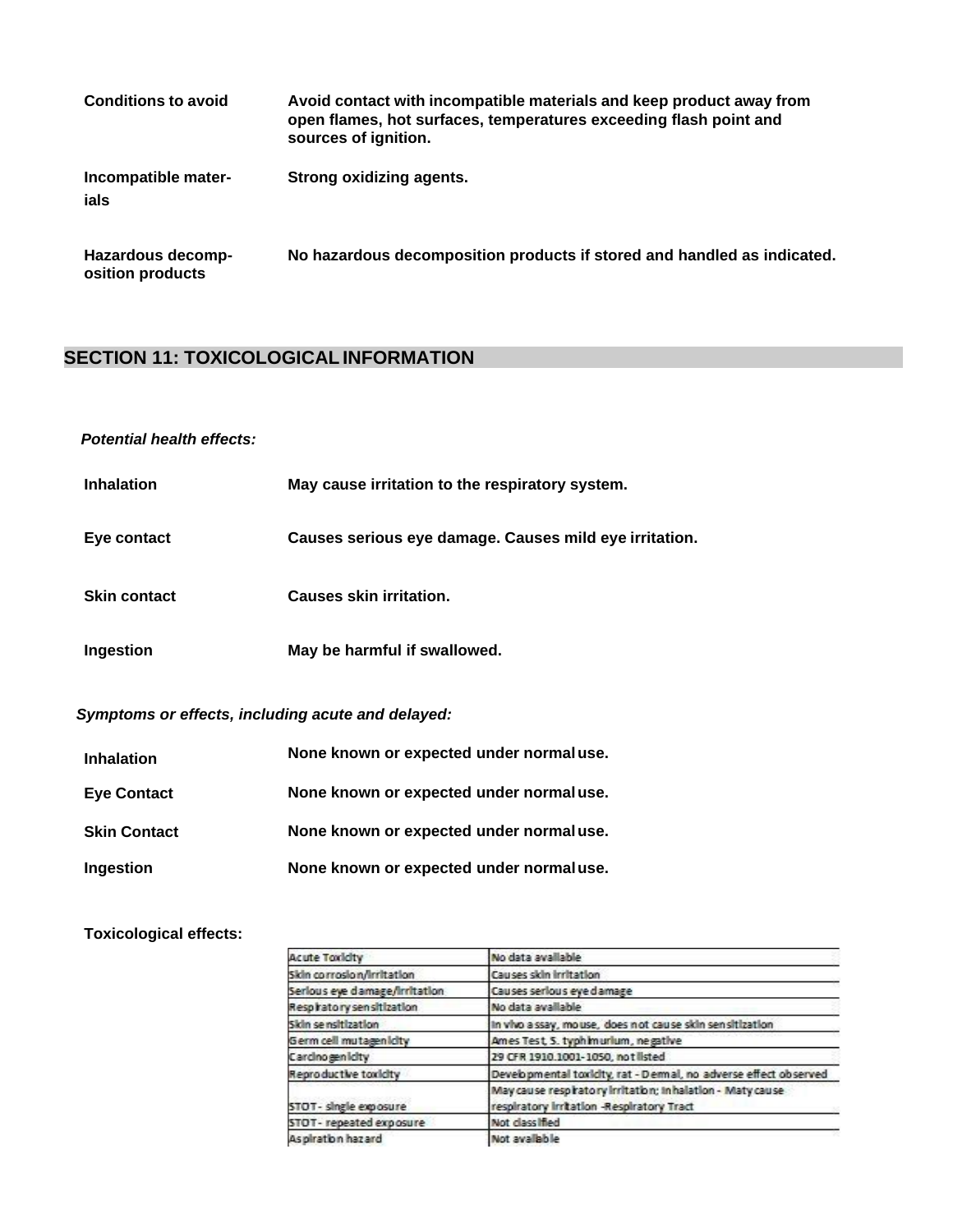| NTP Report on<br><b>Carcinogens</b>             | This product is not considered to be a carcinogen by NTP.  |
|-------------------------------------------------|------------------------------------------------------------|
| <b>IARC</b> listing of<br>potential carcinogens | This product is not considered to be a carcinogen by IARC. |
| <b>OSHA listing of</b><br>potential carcinogens | This product is not considered to be a carcinogen by OSHA. |

# **SECTION 12: ECOLOGICAL INFORMATION**

| OECD 301B<br><b>Biodegradability</b>            | >75%          |
|-------------------------------------------------|---------------|
| <b>Bioaccumulation</b>                          | Not available |
| <b>OECD 201</b><br>Alga, EC50, 72hr, mg/L       | Not available |
| <b>OECD 202</b><br>Daphnia, EC50, 48hr,<br>mg/L | Not available |
| <b>OECD 203</b><br>Fish, LC50, 96hr, mg/L       | Not available |

# **SECTION 13: DISPOSAL CONSIDERATIONS**

| <b>Disposal consider-</b><br>ations     | Do not discharge into drains, water courses or onto the ground. Do not<br>allow this material to drain into sewers/water supplies. Do not contaminate<br>ponds, waterways or ditches with chemical or used container. Dispose of<br>according to local regulation.                                                                                                                             |
|-----------------------------------------|------------------------------------------------------------------------------------------------------------------------------------------------------------------------------------------------------------------------------------------------------------------------------------------------------------------------------------------------------------------------------------------------|
| Waste from residues/<br>unused products | Empty containers or liners may retain some product residues. This<br>material and its container must be disposed of in a safe manner (see:<br>Oil soaked materials may spontaneously combust and should be properly<br>managed to avoid ignition and heat sources or oxygen rich environments.<br>Collect and store soaked materials in closed metal containers to help<br>prevent combustion. |
| Contaminated<br>packaging               | Empty containers should be taken to an approved waste handling site for recycling<br>or disposal. Since emptied containers may retain product residue, follow label<br>warnings even after container is emptied.                                                                                                                                                                               |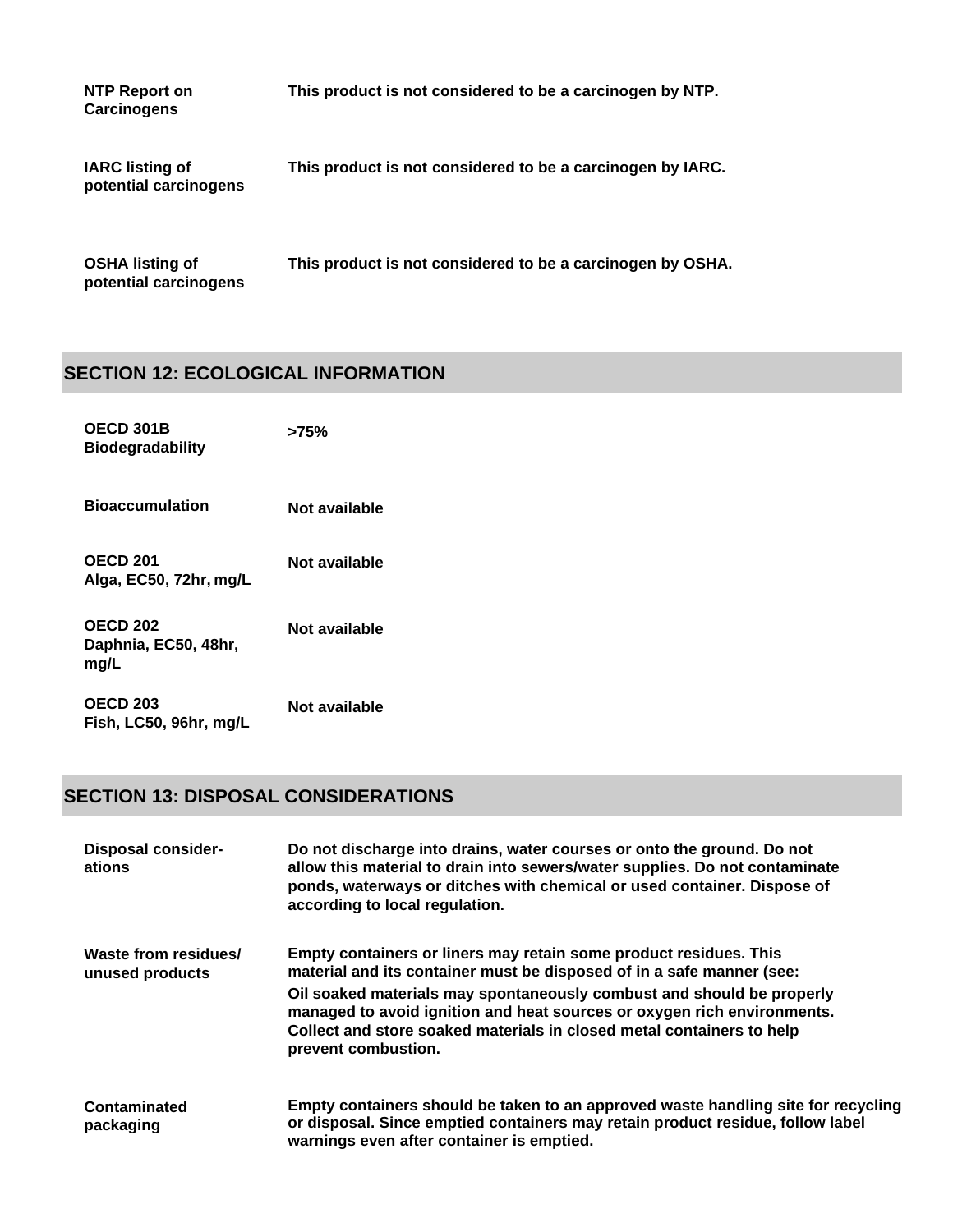# **SECTION 14: TRANSPORT INFORMATION**

| <b>US DOT</b> | UN 1192, COMBUSTIBLE LIQUID, N.O.S., 3, PGIII<br>LTD. QTY. or LIMITED QUANTITY |
|---------------|--------------------------------------------------------------------------------|
| TDG (Canada)  | Not available                                                                  |
| <b>ICAO</b>   | UN 1192, COMBUSTIBLE LIQUID, N.O.S., 3, PGIII<br>LTD. QTY. or LIMITED QUANTITY |
| <b>IMDG</b>   | UN 1192, COMBUSTIBLE LIQUID, N.O.S., 3, PGIII<br>LTD. QTY. or LIMITED QUANTITY |
| IATA          | UN 1192, COMBUSTIBLE LIQUID, N.O.S., 3, PGIII<br>LTD. QTY. or LIMITED QUANTITY |

# **SECTION 15: REGULATORY INFORMATION**

| <b>US TSCA Inventory</b>                                  | Not regulated     |
|-----------------------------------------------------------|-------------------|
| California Prop. 65                                       | <b>Not listed</b> |
| <b>SARA Extremely</b><br><b>Hazardous Sub-</b><br>stances | Not listed        |
| <b>SARA Section 313</b>                                   | Not regulated     |
| <b>CERCLA Hazard-</b><br>ous Substances                   | Not listed        |